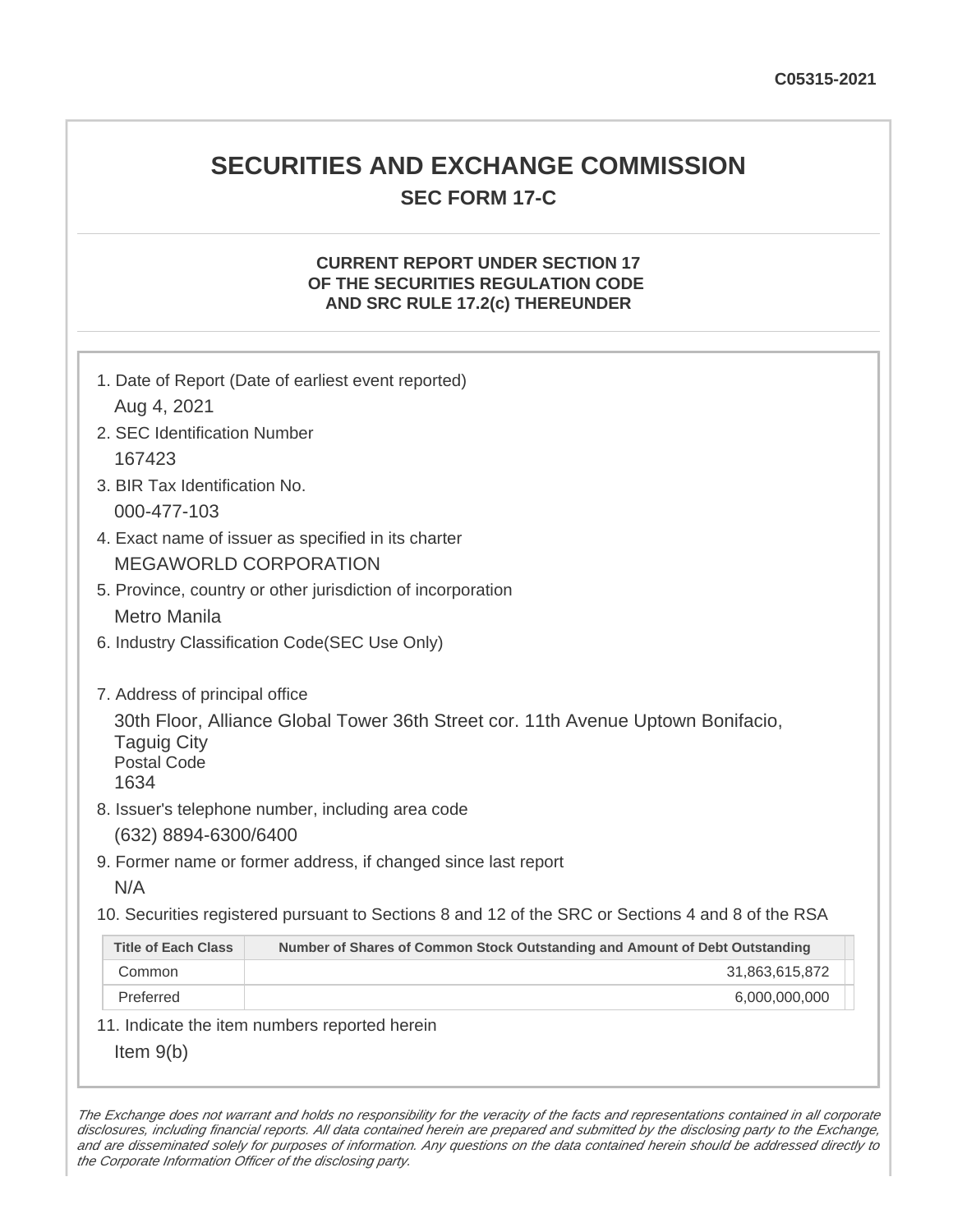

# **Megaworld Corporation MEG**

**PSE Disclosure Form 4-31 - Press Release References: SRC Rule 17 (SEC Form 17-C) Section 4.4 of the Revised Disclosure Rules**

**Subject of the Disclosure**

Press Release: "MEGAWORLD Q2 INCOME SOARS 39% TO P2.6-B"

**Background/Description of the Disclosure**

Please see attached Press Release.

**Other Relevant Information**

None

**Filed on behalf by:**

| Name               | Sherwin De Joya |
|--------------------|-----------------|
| <b>Designation</b> | AVF             |
|                    |                 |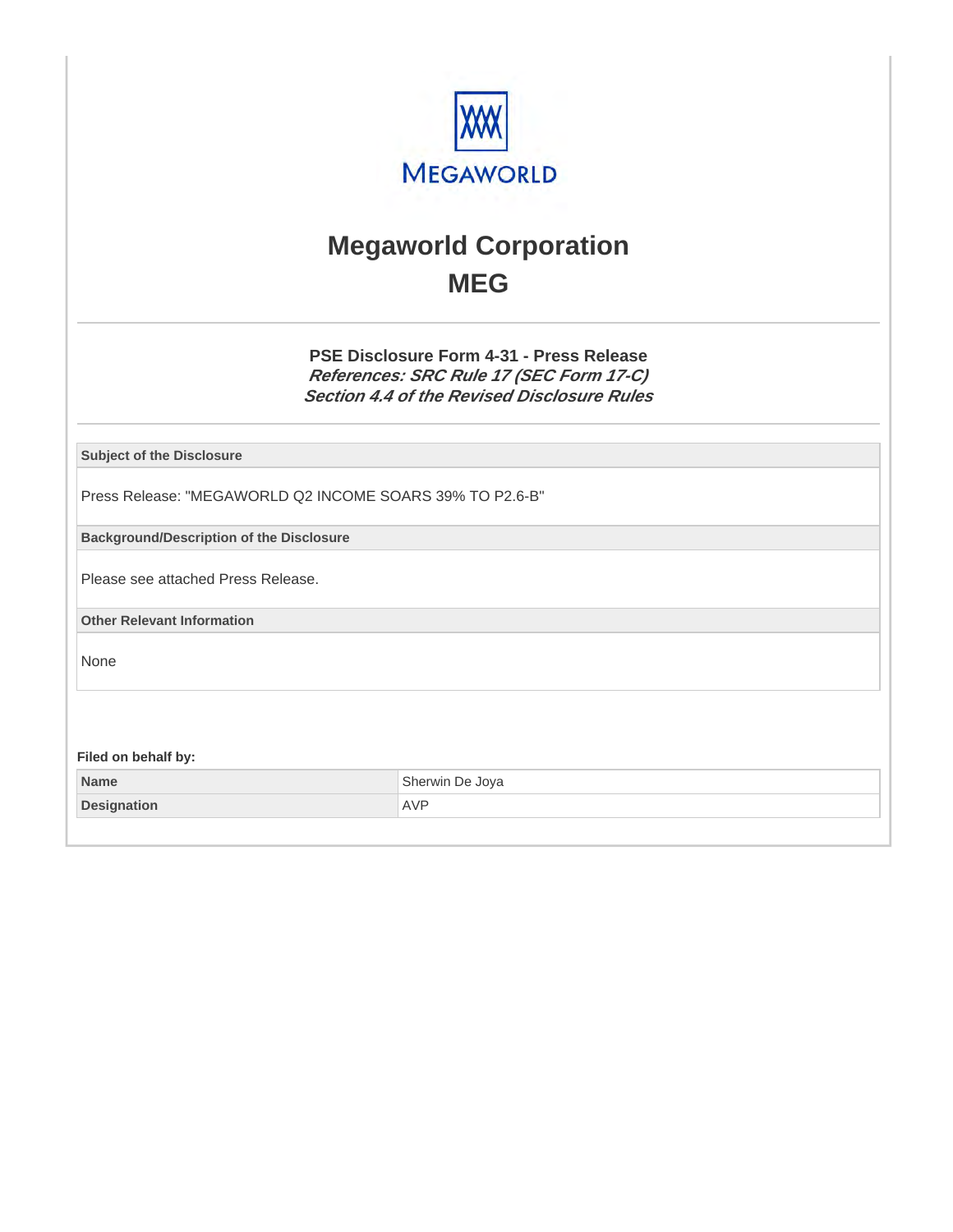#### **SECURITIES AND EXCHANGE COMMISSION SEC FORM 17-C CURRENT REPORT UNDER SECTION 17 OF THE SECURITIES REGULATION CODE AND SRC RULE 17.2 (c) THEREUNDER**

- 1. **August 04, 2021**  Date of Report
- 2. SEC Identification Number: **167423** 3. BIR Tax Identification No: **000-477-103**
- 4. **MEGAWORLD CORPORATION**  Exact name of Issuer as specified in its charter
- 5. **Metro Manila** Province, Country or other jurisdiction of incorporation or organization
- 6. (SEC Use Only) Industry Classification Code
- 7. **30th Floor, Alliance Global Tower 36th Street cor. 11th Avenue Uptown Bonifacio, Taguig City 1634** Address of principal office
- 8. **(632) 8894-6300/6400**  Issuer's telephone number, including area code
- 9. Securities registered pursuant to Sections 8 and 12 of the SRC or Sections 4 and 8 of the RSA

| Title of Each Class | Number of Shares of Stock Outstanding |
|---------------------|---------------------------------------|
|---------------------|---------------------------------------|

**Common 31,863,615,872 Preferred 6,000,000,000 Total 37,863,615,872**

#### 10. **Item 9(b)**

Please see attached Press Release.

#### **SIGNATURE**

Pursuant to the requirements of the Securities Regulation Code, the Issuer has duly caused this report to be signed on its behalf by the undersigned hereunto duly authorized.

### **MEGAWORLD CORPORATION**

*<u>Issuer</u> Issuer Issuer* 

By:

 **DR. FRANCISCO C. CANUTO**  Senior Vice President and Corporate Information Officer August 4, 2021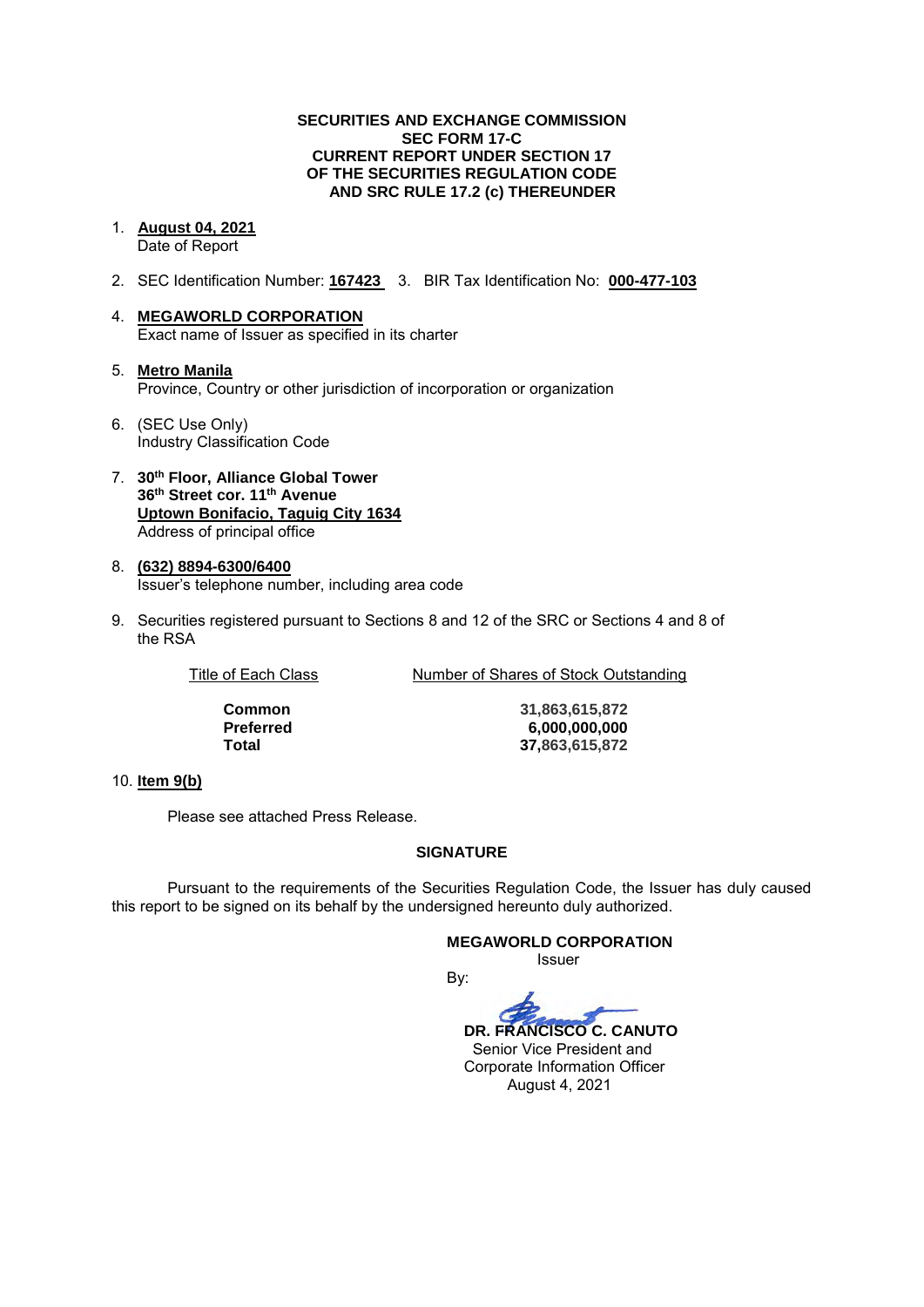

## **MEGAWORLD Q2 INCOME SOARS 39% TO P2.6-B**

*MANILA, Philippines, August 4, 2021* ‐ Megaworld, the country's largest developer of integrated urban townships, grew its attributable net income by 39% to P2.6-billion in the second quarter this year compared to P1.9-billion in the same period last year, as the company benefited from its strong office leasing business and the improved performance of its retail and hospitality businesses.

Quarterly core revenues grew 20% as compared to the preceding quarter to P11.2-billion, highlighted by the recovery of all its business segments during the second quarter.

The company's rental income increased by 4% to P3.2-billion during the second quarter, with *Megaworld Lifestyle Malls* growing its rental income by 5% to P537-million, sustaining its recovery trend since the third quarter of 2020. The company's lifestyle mall business rolled out initiatives to encourage foot traffic and expand online sales channels as the lockdowns were eased. It also continued its support to its retail partners in recovering from the impact of the pandemic by waiving rental fees since last year.

*Megaworld Premier Offices*, on the other hand, registered a 4% increase in its rental income during the quarter to P2.7-billion. The company has been seeing bright prospects ahead on the back of the steady growth outlook for the BPO sector, which makes up the bulk of Megaworld's office locators.

*Megaworld Hotels & Resorts*, likewise, posted 16% growth in its hotel revenues to P389 million during the quarter, on the back of the stable performance of the company's in-city hotels and the opening of Kingsford Hotel in Westside City last March.

Real estate sales during the second quarter also grew 29% to P7.6-billion, as construction activities improved during the period.

"We attribute the steady recovery of our businesses to our ability to identify opportunities amidst the pandemic, as we continue to focus our efforts to create products and services that meet the evolving needs of our customers. While everything remains uncertain as far as the impact of the Delta variant will affect business in the coming months, we remain hopeful that the increasing number of vaccinated Filipinos will help sustain consumer confidence henceforth," says Kevin L. Tan, chief strategy officer, Megaworld.